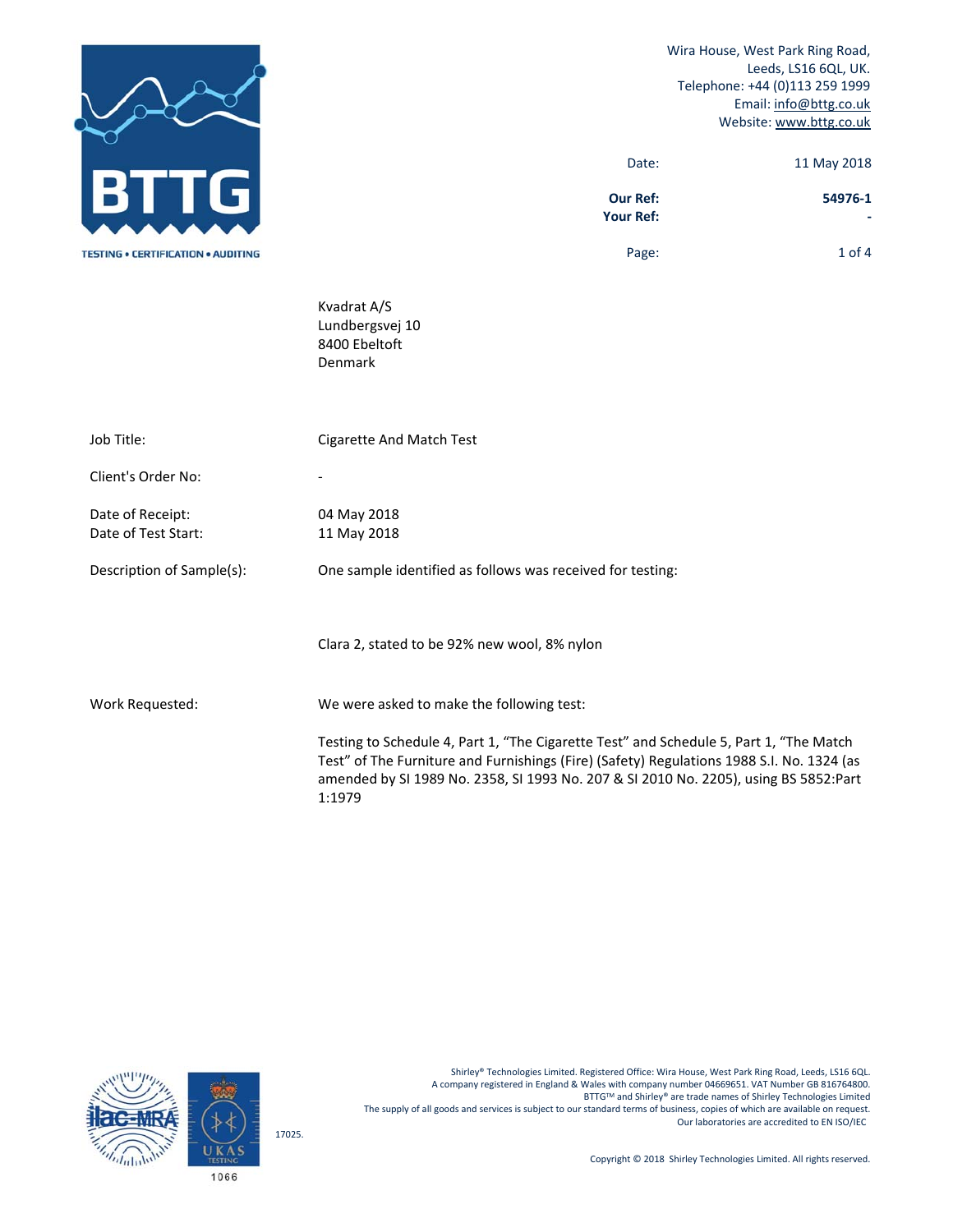

Wira House, West Park Ring Road, Leeds, LS16 6QL, UK. Telephone: +44 (0)113 259 1999 Email: info@bttg.co.uk Website: www.bttg.co.uk

| 11 May 2018 | Date:                               |
|-------------|-------------------------------------|
| 54976-1     | <b>Our Ref:</b><br><b>Your Ref:</b> |
| $2$ of 4    | Page:                               |

## **Kvadrat A/S**

Sample was identified as follows:

Clara 2, stated to be 92% new wool, 8% nylon

Testing to Schedule 4, Part 1, "The Cigarette Test" and Schedule 5, Part 1, "The Match Test" of The Furniture and Furnishings (Fire) (Safety) Regulations 1988 S.I. No. 1324 (as amended by SI 1989 No. 2358, SI 1993 No. 207 & SI 2010 No. 2205), using BS 5852:Part 1:1979

# Pre‐Treatment

The material was subjected to a water soak according to BS 5651: 1978, as modified by the above regulation.

# **Conditioning**

All materials used were conditioned in the environment specified in Clause 7 of BS 5852: Part 1: 1979 "Methods of test for the ignitability by smokers materials of upholstered composites for seating."

# Testing

The material was tested according to BS 5852: Part 1: 1979 "Methods of test for the ignitability by smokers materials of upholstered composites for seating."

The results of BS 5852: Part 1: 1979 relate only to the ignitability of the combination of materials under the particular conditions of test, they are not intended as a means of assessing the full potential fire hazard of the materials in use.

# Cigarette Test – Source 0

The sample was tested over non-fire retardant polyurethane foam with a density of approximately 20-22 kg/m<sup>3</sup>.

#### Butane Flame Test – Source 1

The sample was tested over non-fire retardant polyurethane foam with a density of approximately 20-22 kg/m<sup>3</sup>.

The results for all tests are given in the table(s) on the following page(s).

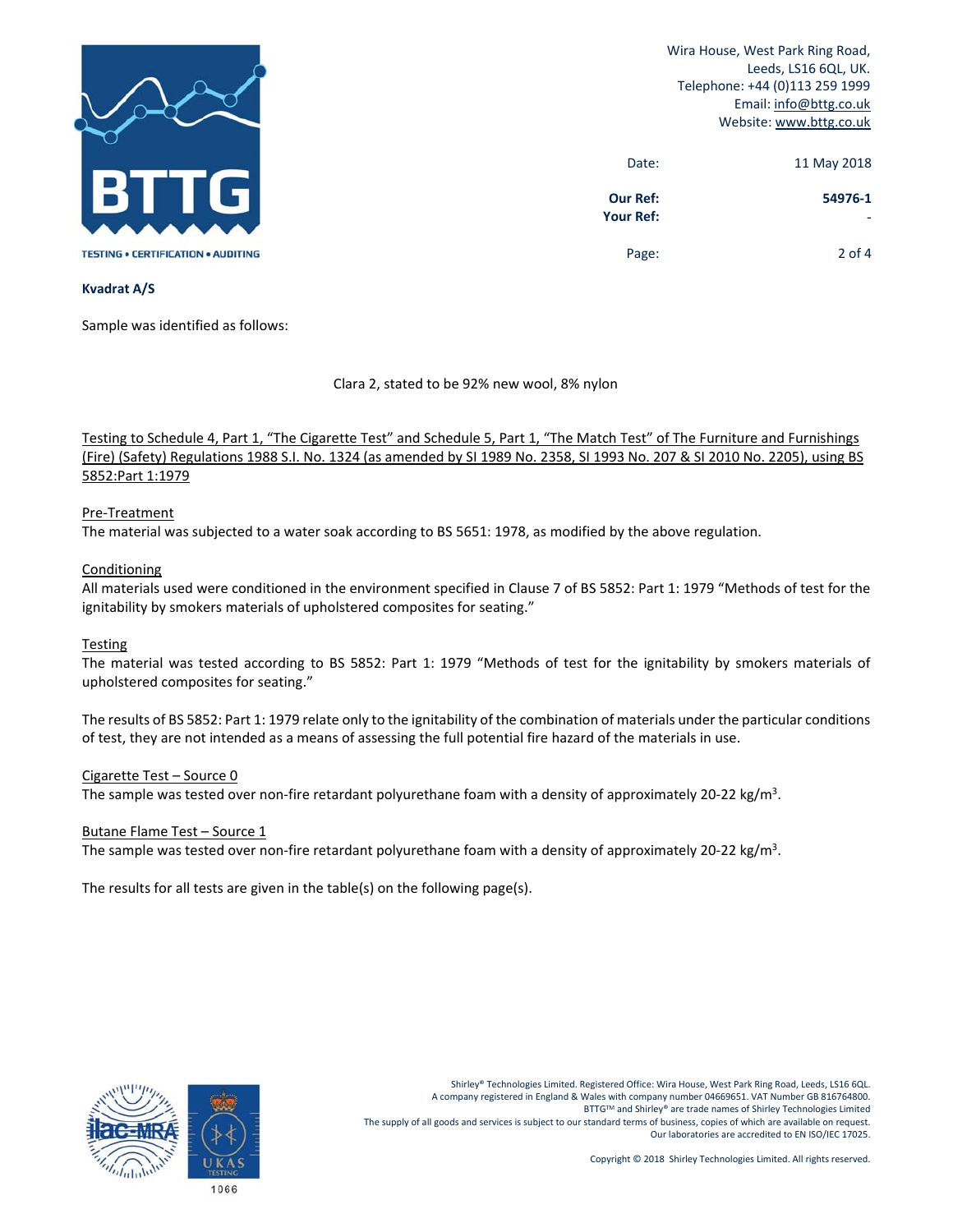

Wira House, West Park Ring Road, Leeds, LS16 6QL, UK. Telephone: +44 (0)113 259 1999 Email: info@bttg.co.uk Website: www.bttg.co.uk

| 11 May 2018 | Date:                               |
|-------------|-------------------------------------|
| 54976-1     | <b>Our Ref:</b><br><b>Your Ref:</b> |
| 3 of 4      | Page:                               |

### **Kvadrat A/S**

**RESULTS** 

Sample Ref:

Clara 2, stated to be 92% new wool, 8% nylon

# Cigarette Test – Source 0

| Specimen No.                                |            |            |
|---------------------------------------------|------------|------------|
| Time of Ignition (min)                      |            |            |
| Time of Flame Extinction (min)              | 18         | 26         |
| Time to cover split (min)                   | <b>DNS</b> | <b>DNS</b> |
| Melting                                     | No         | No         |
| Dripping                                    | No         | No         |
| Charring                                    | Yes        | Yes        |
| Progressive smouldering on final inspection | No         | No         |

Requirements:

No flaming or progressive smouldering within a period of 1 hour from placement of the cigarette.

# Result of the Cigarette Test: PASS

### Butane Flame Test – Source 1

| Specimen No.                                |            |            |
|---------------------------------------------|------------|------------|
| Time of Ignition (secs.)                    |            |            |
| Time of Flame Extinction (secs.)            |            |            |
| Time to cover split (secs.)                 | <b>DNS</b> | <b>DNS</b> |
| Melting                                     | No         | No         |
| Dripping                                    | No         | No         |
| Charring                                    | Yes        | Yes        |
| Progressive smouldering on final inspection | No         | No         |

#### Requirements:

Duration of flaming from removal of source not greater than 120 seconds. Duration of smouldering from removal of source not greater than 15 mins.

## Result of the Butane Flame Test: PASS

Abbreviations DNP – Did not propagate and the set of the set of the EC – Escalating combustion ME – Manually extinguished **Source 20 FLS** – Escalating smouldering BTE – Burnt to extremities



DNS – Material did not split **DNS** – DNO – Did not observe time of event

Shirley® Technologies Limited. Registered Office: Wira House, West Park Ring Road, Leeds, LS16 6QL. A company registered in England & Wales with company number 04669651. VAT Number GB 816764800. BTTGTM and Shirley® are trade names of Shirley Technologies Limited The supply of all goods and services is subject to our standard terms of business, copies of which are available on request. Our laboratories are accredited to EN ISO/IEC 17025.